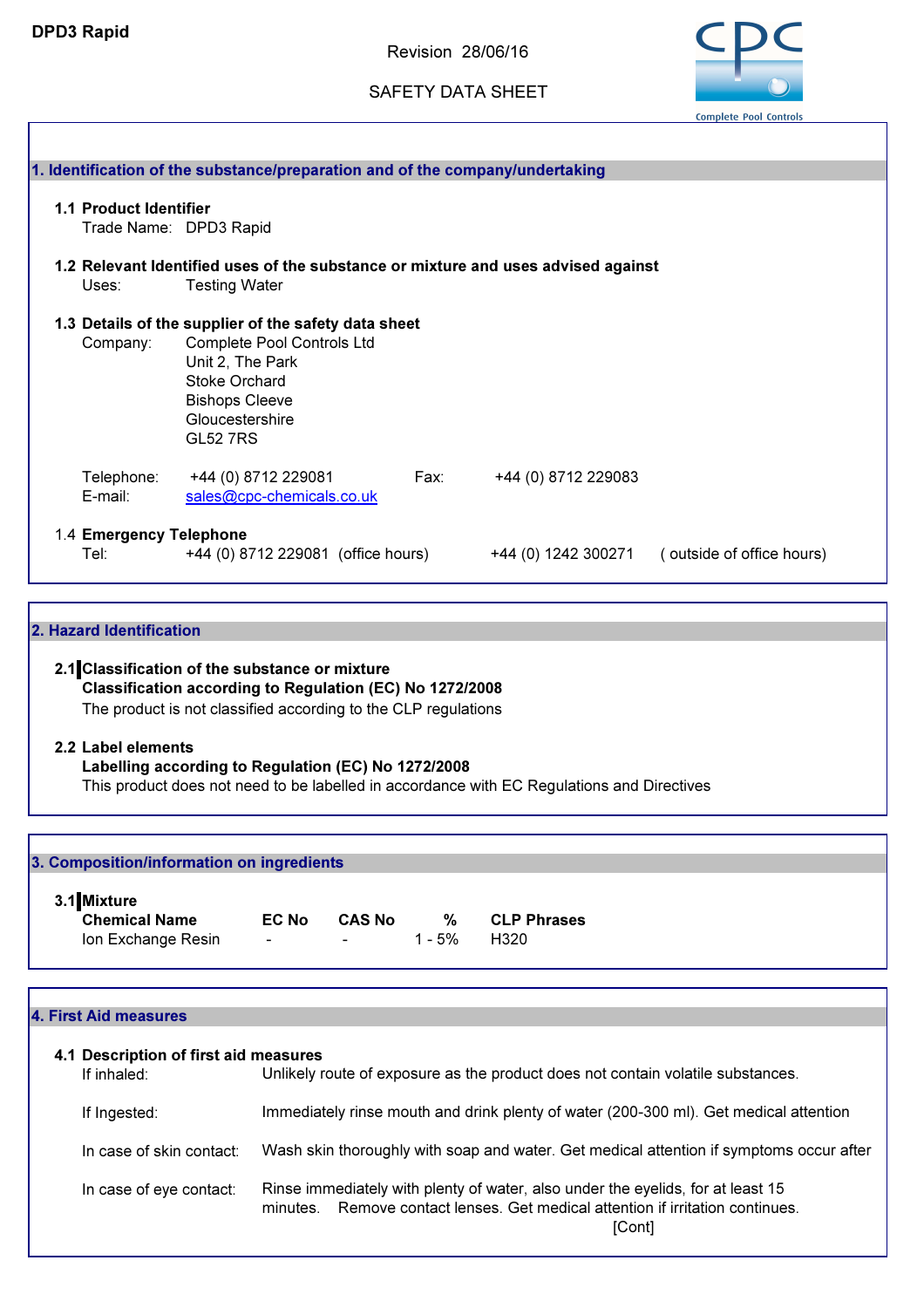| Unlikely route of exposure as the product does not contain volatile substances.<br>Immediately rinse mouth and drink plenty of water (200-300 ml). Get medical attention |
|--------------------------------------------------------------------------------------------------------------------------------------------------------------------------|
|                                                                                                                                                                          |
| immediately                                                                                                                                                              |
| Wash skin thoroughly with soap and water. Get medical attention if symptoms occur after<br>washing                                                                       |
| Rinse immediately with plenty of water, also under the eyelids, for at least 15<br>Remove contact lenses. Get medical attention if irritation continues.<br>minutes.     |
| 4.2 Most important symptoms and effects, both acute and delayed                                                                                                          |
|                                                                                                                                                                          |

Treatment Treat Symptomatically.

| 5. Fire fighting measures                                        |                                                                                                              |
|------------------------------------------------------------------|--------------------------------------------------------------------------------------------------------------|
| 5.1 Extinguishing media:<br>Suitable media:<br>Unsuitable media: | Use extinguishing measures that are appropriate to the surrounding environment.<br>No information available. |

5.2 Special hazards arising from the substance or mixture<br>Specific Hazards: No information available. No information available.

#### 5.3 Advice for fire-fighters

| Protective equipment | No information available. |
|----------------------|---------------------------|
| Further Information: | No information available. |

#### 6. Accidental release Measures

6.1 Personal precautions, protective equipment and emergency procedures<br>Personal Precautions: Use personal protective equipment. Provide adequi Use personal protective equipment. Provide adequate ventilation. Avoid contact with skin and eyes.

#### 6.2 Environmental precautions

Environmental precautions: Not relevant considering the small amounts used.

#### 6.3 Methods and materials for containment and cleaning up Cleaning up

Avoid generation and spreading of dust. Collect in containers and seal securely. Flush the area with water.

### 6.4 Reference to other sections

For personal protection see section 8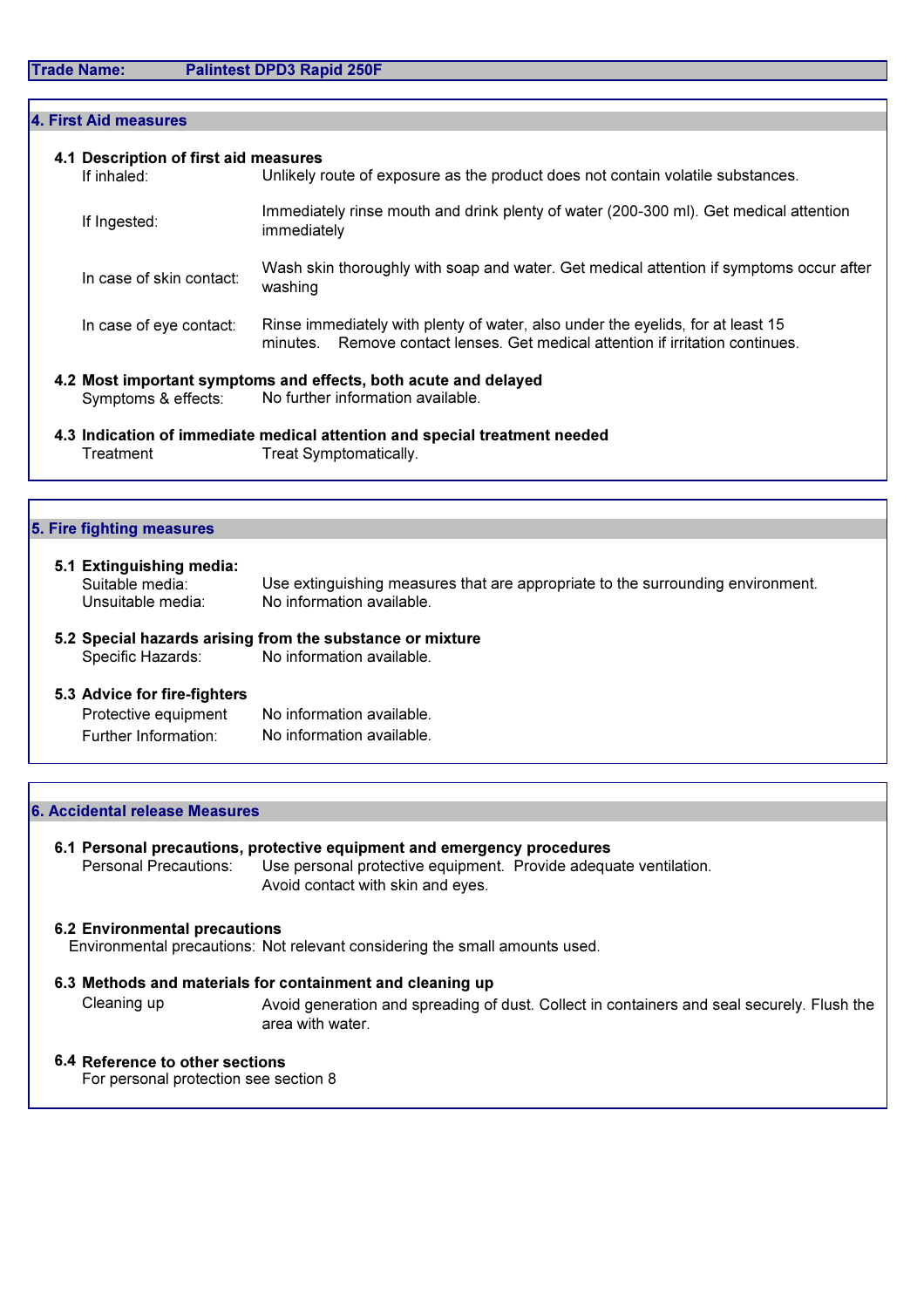| 7. Handling and storage                                                                |                                                                                                                                                                                                                                                                        |
|----------------------------------------------------------------------------------------|------------------------------------------------------------------------------------------------------------------------------------------------------------------------------------------------------------------------------------------------------------------------|
| 7.1 Precautions for safe handling                                                      | Advice on safe handling: Use personal protective equipment. Avoid handling which leads to dust formation.                                                                                                                                                              |
| Hygiene measures:                                                                      | Keep away from food, drink and animal feeding stuffs. Smoking, eating and drinking<br>should be prohibited in the application area. Wash hands before breaks and at the end of<br>workday.                                                                             |
| Storage<br>Containers<br>Fire and explosion:<br>Storage Conditions:<br>Common storage: | 7.2 Conditions for safe storage, including any incompatibilities.<br>Store in a cool and well ventilated place.<br>Keep in original containers.<br>The product is not flammable.<br>No further data available<br>Keep away from food, drink and animal feeding stuffs. |
| 7.3 Specific end uses<br>Specific use(s)                                               | <b>Water Testing</b>                                                                                                                                                                                                                                                   |
|                                                                                        |                                                                                                                                                                                                                                                                        |
| 8. Exposure control/personal protection                                                |                                                                                                                                                                                                                                                                        |
| 8.1 Control parameters<br>Regulatory Basis:                                            | Not regulated                                                                                                                                                                                                                                                          |
| 8.2 Exposure controls                                                                  | Engineering measures Refer to protective measures listed in sections 7 and 8.                                                                                                                                                                                          |
| Personal protective equipment                                                          |                                                                                                                                                                                                                                                                        |
| Respiratory protection                                                                 | No specific recommendation made, but protection against nusiance dust must be used<br>when levels above $10\text{mg/m}^3$                                                                                                                                              |
| Hand protection                                                                        | Use suitable protective gloves if risk of skin contact.                                                                                                                                                                                                                |
| Eye protection                                                                         | Tightly fitting safety goggles.                                                                                                                                                                                                                                        |
| Skin and body protection Protective clothing.                                          |                                                                                                                                                                                                                                                                        |
| <b>Environmental exposure controls</b><br>General advice:                              | Good personal hygiene practises always advisable when working with chemicals.                                                                                                                                                                                          |

## 9. Physical and chemical properties

| 9.1 Information on basic physical and chemical properties |                                  |  |  |  |  |
|-----------------------------------------------------------|----------------------------------|--|--|--|--|
| Form:                                                     | Solid                            |  |  |  |  |
| Colour:                                                   | Off white                        |  |  |  |  |
| Odour:                                                    | odourless                        |  |  |  |  |
| Water solubility:                                         | completely miscible.             |  |  |  |  |
| Explosive properties:                                     | Product is not explosive.        |  |  |  |  |
| 9.2 Other Information                                     |                                  |  |  |  |  |
| Further information:                                      | No further information available |  |  |  |  |
|                                                           |                                  |  |  |  |  |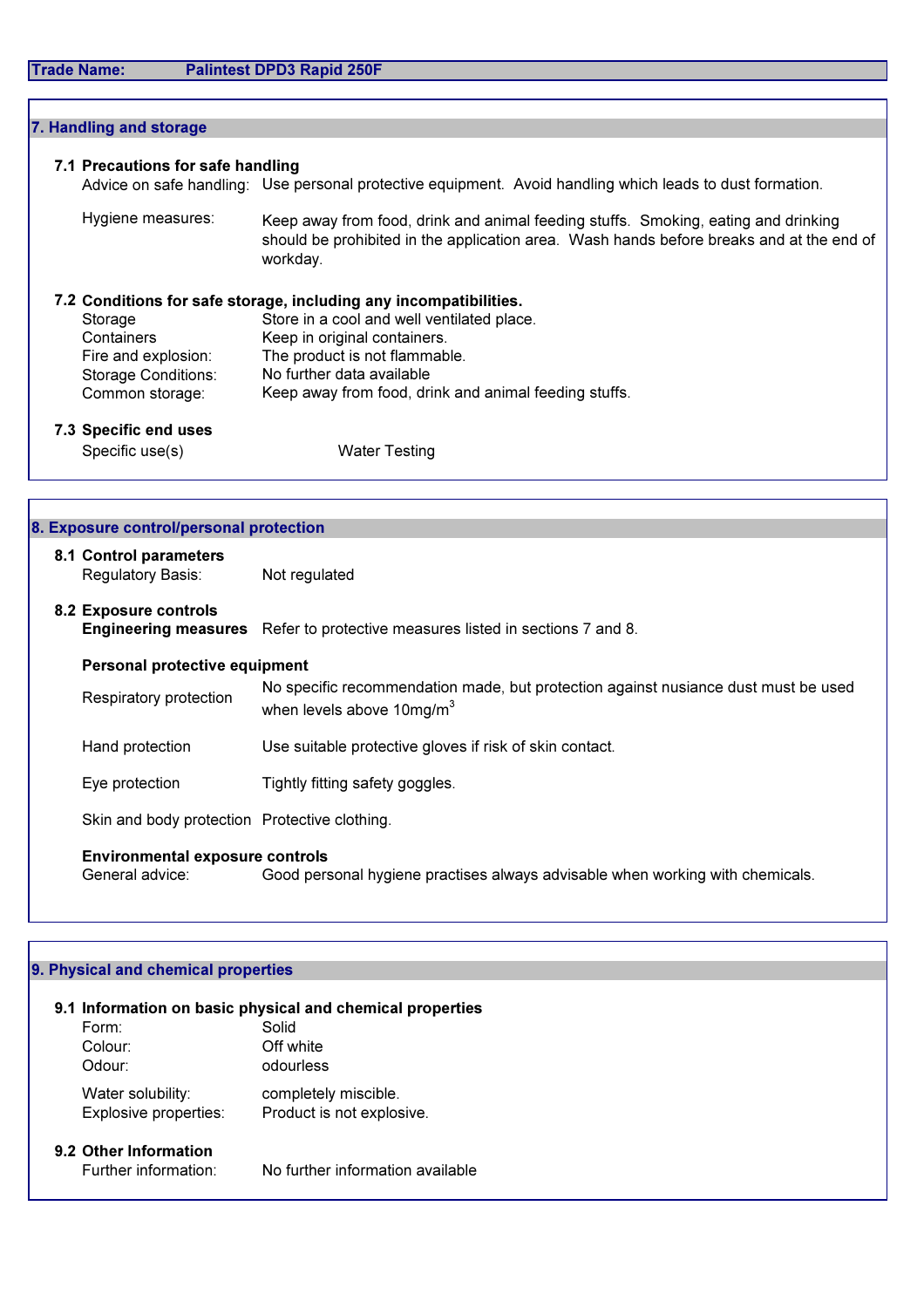#### Trade Name: Palintest DPD3 Rapid 250F

# 10.1 Reactivity Reactivity No information available. 10.2 Chemical stability Chemical stability No decomposition if stored and applied as directed. 10.3 Possibility of hazardous reactions Hazardous reactions: No hazardous reactions known 10.4 Conditions to avoid Conditions to avoid Avoid excessive heat for prolonged periods of time. 10.5 Incompatible materials Materials to avoid No information available. 10.6 Hazardous decomposition products Haz.decomp. products: No information available. 11.1 Information on toxilogical effects Primary Irritant effect On the skin: Powder may irritate skin On the eye: Particles in the eyes may cause irritation and smarting 10. Stability and reactivity 11. Toxilogical Information

Additional toxicological information:

If Ingested may cause discomfort If inhaled there may be irritation of the respiration system

Other information: No specific symptoms noted but this chemical may still have adverse health impact, either in general or on certain individuals.

#### 12. Ecological Information

#### 12.1 Toxicity

There is no data on the etoxity of this product. The product components are not classified as envonmentally hazardous.

#### 12.2 Persistence and degradability

Persistence and degradability No data available

- 12.3 Bioaccumlative potential Bioaccumlative potential No data available
- 12.4 Mobility in soil Mobility in soil No data available
- 12.5 Results of PBT and PvB : PBT and PvB : No data available
- 12.6 Other adverse effects Other adverse effects No data available